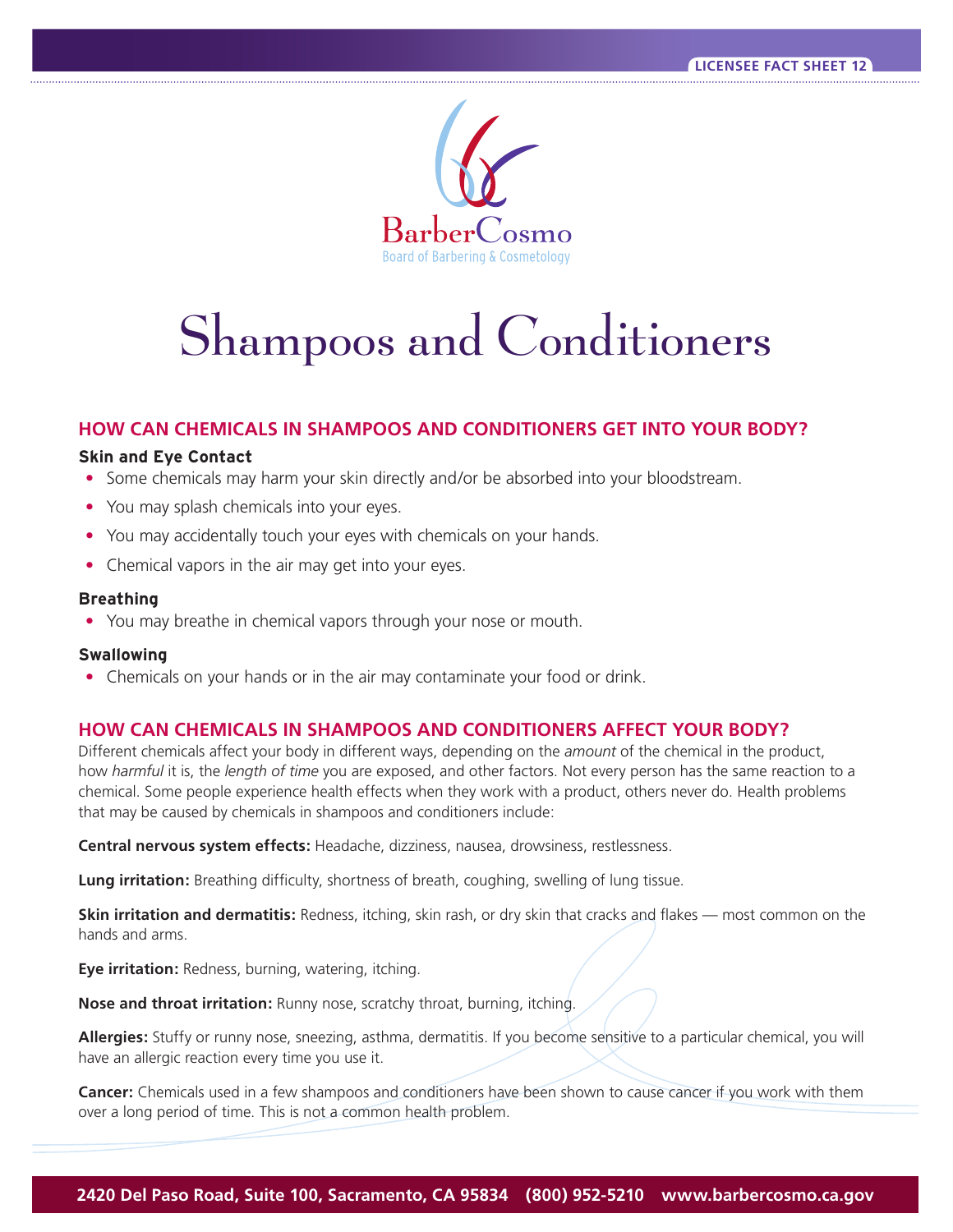

# What harmful chemicals are sometimes found in shampoos and conditioners?

# **WARNING! EXPOSURE TO THESE CHEMICALS MAY CAUSE:**

Eye, nose, throat, and lung cancer with long-term use. and skin irritation. irritation. Central nervous system effects. Skin irritation and dermatitis.

**Cocamide diethanolamine (cocamide DEA):** Skin irritation and dermatitis. Causes cancer if exposed in high doses.

Allergies, including allergic

**Formaldehyde:** Eye, nose, throat, and lung irritation. Central nervous system effects. Skin irritation and

**Parabens (group of chemical preservatives):** Skin irritation and dermatitis. Linked to reproductive damage and cancer.

**Petroleum distillates, detergents, or soaps:** Eye irritation, skin irritation, and

Skin irritation and dermatitis. Skin irritation and dermatitis. The may be produced. (The liver abnormalities, kidney damage.

**Quaternary ammonium**  dermatitis. Allergies, including **compounds:** Skin irritation and dermatitis.

**Alcohol (ethyl or isopropyl):** asthma. Known to cause **Sodium laureth sulfate:** Eye

**Sodium lauryl sulfate:** Skin irritation and dermatitis.

**Triethanolamine (TEA) or diethanolamine (DEA):** These chemicals can combine with another substance in certain products to form nitrosamines, which are suspected to cause **Colors or fragrances:** externation dermatitis. The cancer. If TEA or DEA are in a Allergies, including allergic<br> **Polyethylene glycol (PEG):** Product that also contains the<br>
chemical BNPD, nitrosamines chemical BNPD, nitrosamines chemical name for BNPD is 2-bromo-2-nitroprone-1,3-diol.)

Not all shampoos and conditioners contain these chemicals, and some may contain harmful chemicals not listed above. Always check the product's Safety Data Sheet (SDS) for more information.